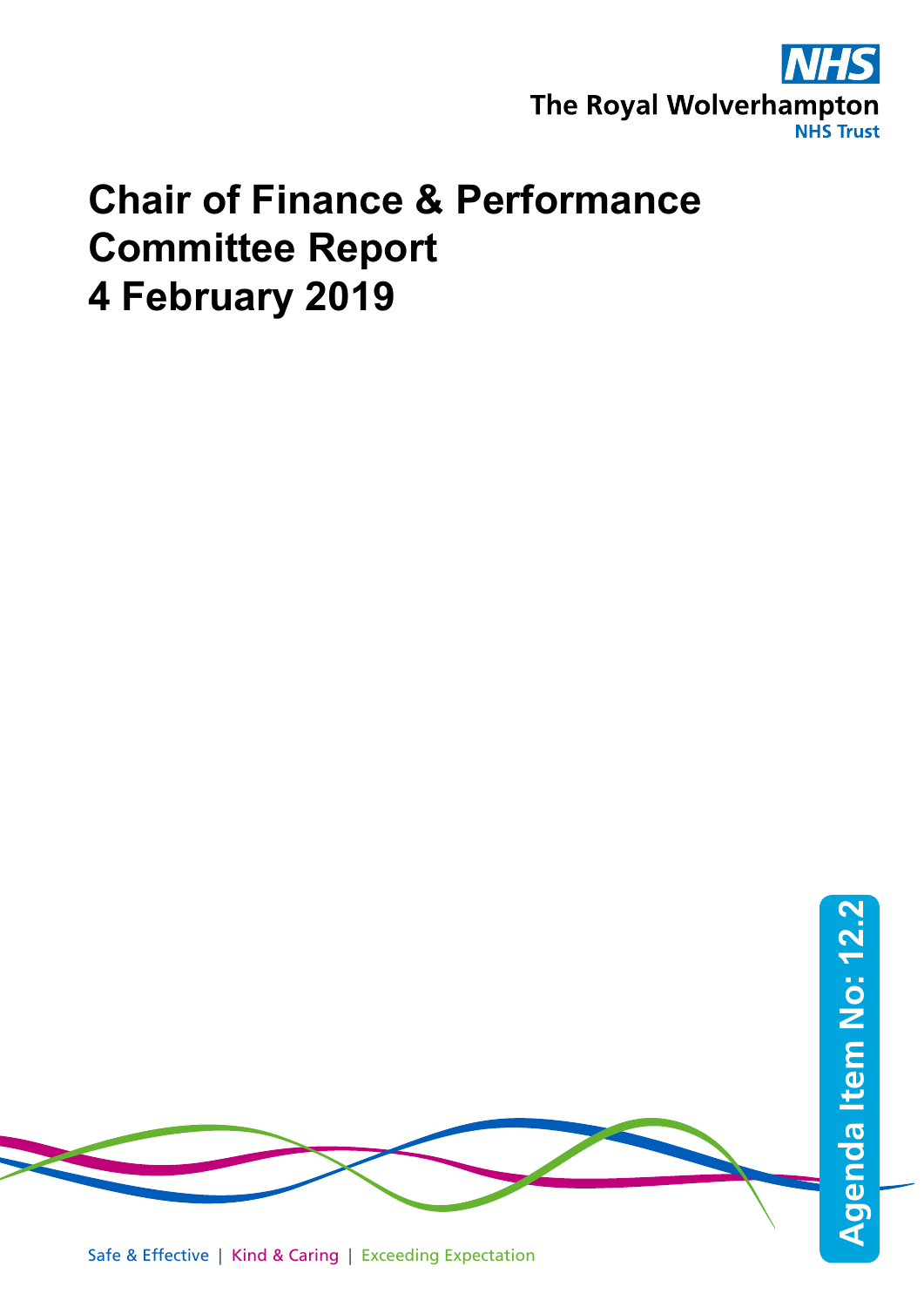# **ASSURANCE/ESCALATION Report of the Finance and Performance Committee**

| <b>PREPARED BY</b>         | Chairman of the Finance and Performance Committee                                                                           |   |  |  |
|----------------------------|-----------------------------------------------------------------------------------------------------------------------------|---|--|--|
| <b>DATE PREPARED</b>       | 19 <sup>th</sup> December 2018                                                                                              |   |  |  |
| <b>SUBJECT</b>             | Chairman's Summary Report                                                                                                   |   |  |  |
| <b>PURPOSE</b>             | To provide assurance to the Board in relation to all delegated responsibilities of the Finance and<br>Performance Committee |   |  |  |
| <b>STRATEGIC OBJECTIVE</b> |                                                                                                                             |   |  |  |
| <b>OVERVIEW OF</b>         | CQC STANDARDS (For Use of Resources)                                                                                        | X |  |  |
| <b>ASSURANCE</b>           | <b>NHSLA</b>                                                                                                                |   |  |  |
| <b>THEMES/INDICATORS</b>   | X<br><b>OTHER REGULATORY STANDARDS - Statutory Financial Duties</b>                                                         |   |  |  |
| <b>HIGHLIGHTED IN THE</b>  | NATIONAL GUIDANCE/NATIONAL AUDITS<br>X                                                                                      |   |  |  |
| <b>REPORT</b>              | <b>EXTERNAL REVIEWS</b>                                                                                                     |   |  |  |
| <b>INTERNAL REVIEWS</b>    |                                                                                                                             | X |  |  |
| <b>CLINICAL OUTCOMES</b>   |                                                                                                                             |   |  |  |
|                            | TRENDS/RECURRENT THEMES                                                                                                     |   |  |  |
|                            | <b>CLINICAL EFFECTIVENESS</b>                                                                                               |   |  |  |
| <b>BAF/RISK REGISTERS</b>  |                                                                                                                             |   |  |  |

## **1) Current report - Emerging issues for report (summarise issues or information impacting on the area/compliance/ indicator)**

| <b>Assurance</b>                    | Specific Item/issue<br><b>Summary of Assurance (internal or External)</b>                                                                            |                                                                                                                                                                                                             | <b>Outcome</b>                                                                                                                                                                                                                                                                                                                                                                                                            |                                                            |
|-------------------------------------|------------------------------------------------------------------------------------------------------------------------------------------------------|-------------------------------------------------------------------------------------------------------------------------------------------------------------------------------------------------------------|---------------------------------------------------------------------------------------------------------------------------------------------------------------------------------------------------------------------------------------------------------------------------------------------------------------------------------------------------------------------------------------------------------------------------|------------------------------------------------------------|
| Theme/In                            | <b>Reviewed</b>                                                                                                                                      | Positive                                                                                                                                                                                                    | Negative                                                                                                                                                                                                                                                                                                                                                                                                                  | and any on-                                                |
| dicator                             |                                                                                                                                                      |                                                                                                                                                                                                             |                                                                                                                                                                                                                                                                                                                                                                                                                           | going risk                                                 |
| <b>Board Assurance Framework</b>    | Cost Improvement<br>Programme (CIP)<br>achievement.<br>In support of SR8 on<br>the BAF (that there is<br>a failure to deliver<br>the recurrent CIP). | The Trust has identified an<br>element of vacancies that can<br>be identified as recurrent CIP<br>Continuing work to develop<br>PID pipeline<br>The Clinical Excellence<br>programme is well supported      | At month 8, the Trust is forecasting<br>to deliver £11.013m (an increase of<br>£0.781M since month 7 due to an<br>increase in non-recurrent schemes),<br>leaving a shortfall of £13.987m<br>against the CIP Target. The Trust's<br>recurrent YTD delivery is £0.922m<br>with forecast outturn of £2.005m and<br>Trust's<br>the<br>non-recurrent<br><b>YTD</b><br>delivery is £6.140m with forecast<br>outturn of £9.008m. | <b>Initial risk is</b><br>rated red<br>and remains<br>red. |
| <b>Board Assurance</b><br>Framework | Mid Staffordshire<br>FT transaction.<br>In support of SR9 on<br>the BAF (that the<br>underlying deficit in<br>the medium term is<br>not eliminated). | The Trust has received<br>payment for 2017/18                                                                                                                                                               | An invoice for 2018/19 has been<br>raised and the Trust continues to<br>pursue payment.<br>This is being escalated.                                                                                                                                                                                                                                                                                                       | Initial in year<br>score<br>amber.                         |
| Board Assurance Framework           | Loss of Emergency<br>Admissions Income.<br>In support of SR9 on<br>the BAF                                                                           | The Trust has agreed a<br>risk/gain share agreement<br>with Staffordshire and<br><b>Wolverhampton CCGs</b><br>including MRET (for<br>Wolverhampton access to this<br>is through the A&E delivery<br>board). | The Trust lost a significant amount of<br>income through its revised pathways<br>of care that appropriately ensured the<br>Trust did not admit some patients.<br>The estimated loss of this revised<br>pathway was £4.8M in 2016/17.<br>The Trust has now re- submitted a<br>case for the Frailty/ambulatory care<br>unit to Wolverhampton CCG and<br>discussion continue                                                 | Initial risk is<br>rated amber<br>and remains<br>amber.    |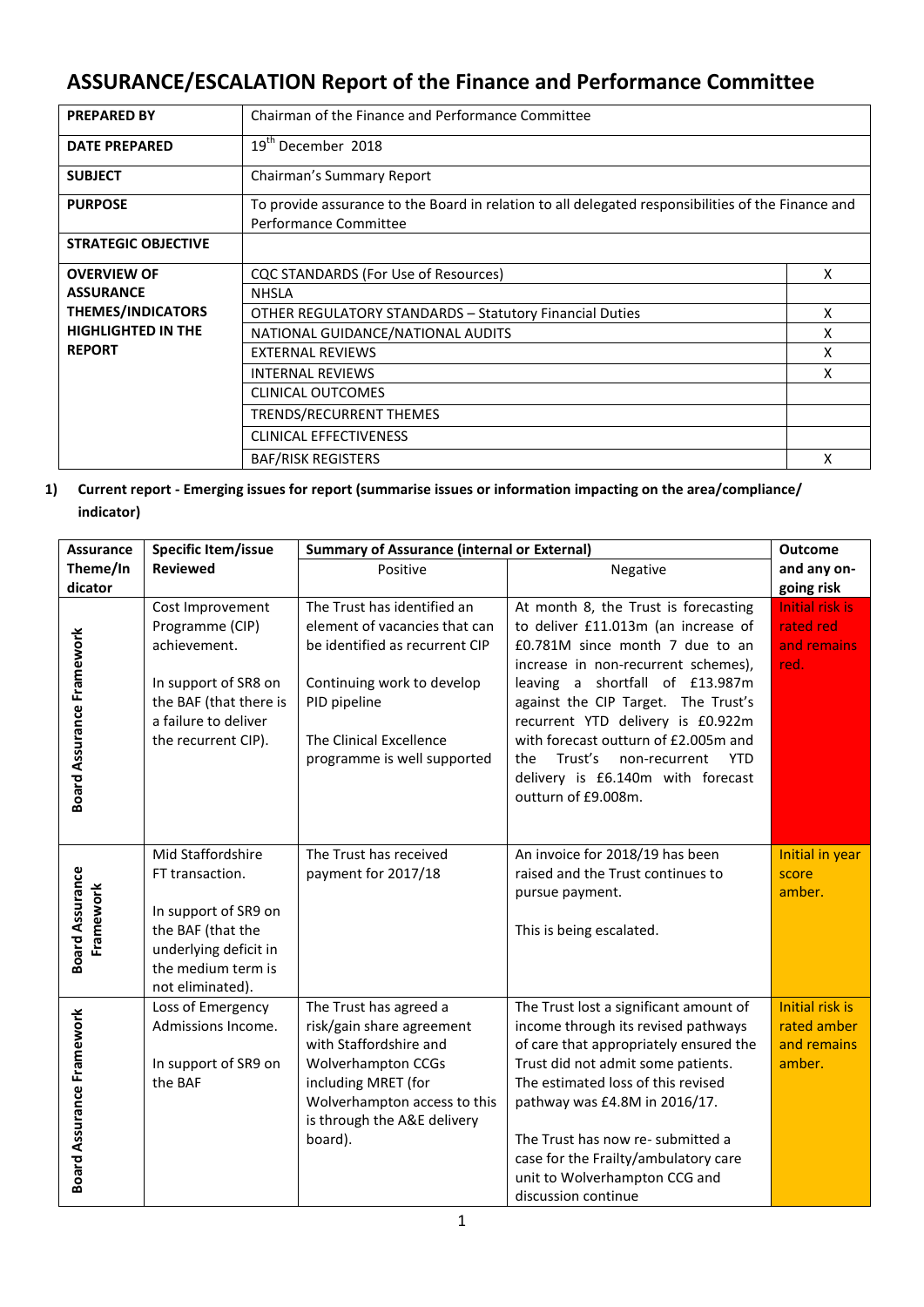| Board Assurance Framework           | Provider<br>Sustainability Fund<br>(PSF).<br>In support of SR9 on<br>the BAF.                 | The Trust did not achieve its<br>financial plan for M6                                                                                                                                                                                                      | The financial position and increased<br>CIP phasing for the year remains<br>extremely challenging.<br>The Trust did not achieve its ED<br>trajectory for Q2 and therefore did<br>not earn the PSF payment for that<br>element (30%).<br>The revised forecast year end position<br>indicates Q3 and Q4 PSF (finance and<br>A&E) will not be achieved. | <b>Initial risk is</b><br>rated high<br>red and<br>remains high<br>red.             |
|-------------------------------------|-----------------------------------------------------------------------------------------------|-------------------------------------------------------------------------------------------------------------------------------------------------------------------------------------------------------------------------------------------------------------|------------------------------------------------------------------------------------------------------------------------------------------------------------------------------------------------------------------------------------------------------------------------------------------------------------------------------------------------------|-------------------------------------------------------------------------------------|
| <b>Board Assurance</b><br>Framework | Capital Programme.<br>SR11 on the BAF has<br>been de-escalated to<br>the Risk Register.       | The Trust has now received<br>confirmation that Stroke and<br>Pathology are funded in the<br>next wave of STP capital but<br>the Trust has a process to<br>comply with, to access the<br>funds. All required<br>information is being collated.              | The Trust has submitted the required<br>business cases and is working through<br>the questions/comments raised by<br>NHS Improvement. The Trust has not<br>yet received the cash. Further<br>questions have been raised by DH                                                                                                                        | <b>Initial risk is</b><br>rated high<br>amber and<br>altered to<br>medium<br>amber. |
| <b>Risk Register</b>                | Material outstanding<br>Invoice with<br>Wolverhampton CCG<br>for £4.8m.                       | The Trust maintains its<br>position that it is providing<br>the right care for patients but<br>losing material monies as a<br>result and expects the fixed<br>cost/transitional costs should<br>be recognised.<br>Discussion with the CCG have<br>restarted | This was raised again with NHS<br>Improvement on 24 <sup>th</sup> October 2017/<br>14 November/15 December 2017/8 <sup>th</sup><br>march 2018/14 <sup>th</sup> August 2018/20 <sup>th</sup><br>September 2018.<br>The Trust has kept the debtor in the<br>2017/18 accounts.                                                                          | <b>Initial risk is</b><br>rated amber<br>and remains<br>amber.                      |
| <b>Risk Register</b>                | The cost of the<br>Agenda for Change<br>pay award is greater<br>than the funding<br>available | Central funding has been<br>identified to fund the Agenda<br>for Change pay award.<br>The £0.8m shortfall has been<br>built into financial forecasts.                                                                                                       | The calculation of the cost compared<br>to the funding shows a £0.8m current<br>deficit which will increase as the<br>vacancy rate is reduced.                                                                                                                                                                                                       | <b>Initial risk is</b><br>rated as<br><b>Amber and</b><br>remains<br>Amber.         |

### **Provide Details of further actions for mitigation of above issues/risks: See updated progress report Additional Items:**

| Specific item/Issue                                    | Lead            | Due Date                                                                                                                                     | Status <sup>*</sup> |
|--------------------------------------------------------|-----------------|----------------------------------------------------------------------------------------------------------------------------------------------|---------------------|
| The Committee will examine in more detail:             |                 |                                                                                                                                              |                     |
| - Long Term Financial Model                            | <b>CFO/DCFO</b> | Nov 2018 following Forecast year End Work<br>- Presented but requires update following release<br>on national planning guidance in December. |                     |
| - Review of the Spell/FCE medicine change<br>in coding | CFO/COO         | <b>Deferred to January 2019</b>                                                                                                              |                     |
| - Report on overseas patients                          | <b>COO</b>      | <b>Jan 2019</b>                                                                                                                              |                     |
| - Update on Radiology capacity                         | COO/DCOO        | Feb 2019                                                                                                                                     |                     |
| - Draft of 5 year financial plan                       | <b>CFO</b>      | Feb 2019                                                                                                                                     |                     |

# **Status \***

| Action not yet | <b>Action In Progress</b> | Action in progress | <b>Action Completed</b> |
|----------------|---------------------------|--------------------|-------------------------|
| initiated      | but not on target or      | and on target      |                         |
|                | target has expired        |                    |                         |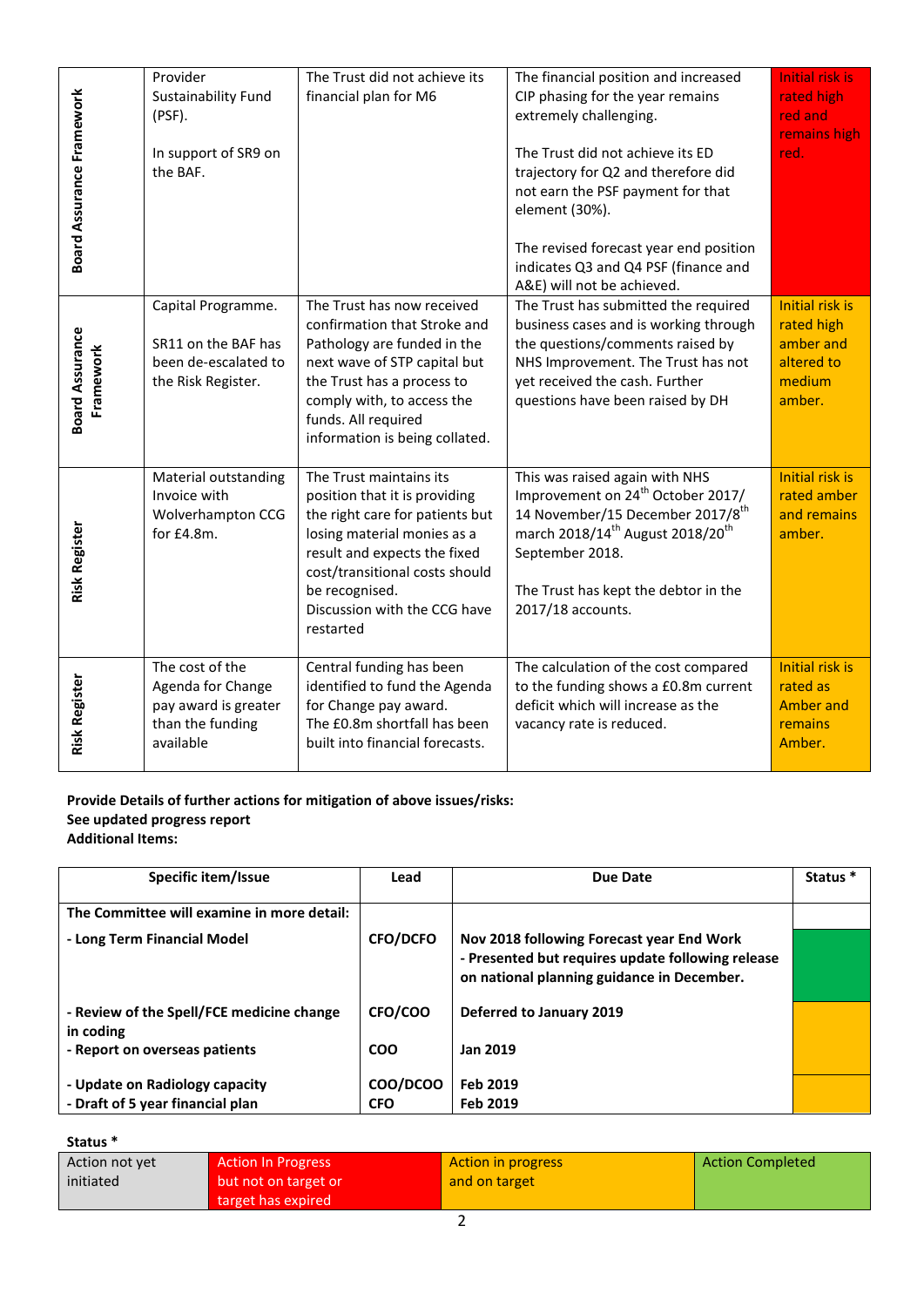- **2) Summary, conclusion and recommendations from meeting held on 19th December 2018:**
- a) **It was agreed that a written report be received on overseas patients in January.**
- b) The Committee discussed **the FCEs to spells ratio in medicine**. The team has identified that there are no financial impacts arising from changing the ratio and a paper would be circulated within 3 weeks
- c) The Committee discussed **Division 3's GP vacancies** noting that there are 32 vacant sessions and that work is ongoing to standardise job plans and recruit clinical fellows

#### d) **The Committee discussed the BAF and noted:**

- **With regard to SR9 there was partial assurance**, with the vast majority of posts under a clear control process but that further work needed to be completed on junior medical staffing. This has now been added as a gap in control.
- e) The Committee discussed the Estates Strategy update. The following points were made:
	- An updated five year plan would be brought back to the Committee in February for approval in March
	- An STP estates strategy would also be developed
	- The Trust was reviewing the five year plan in the light of being unsuccessful in the current round of bids for cancer and West Park funding. In the meantime the West Park planning would continue to avoid slippage in the timetable for public engagement and (probably) public consultation and the development of an Outline Business Case
	- The Trust was prioritising Incinerator completion, car parking capacity and the pathology extension. It was also seeking funding for additional linear accelerators
	- Most backlog work at Cannock had now been completed. Next steps at Cannock include developing plans for relocation of neuro rehabilitation services and outpatients redesign
	- The model hospital data that shows poor utilisation of the estate may be a result of an error in data submission and this is being investigated
	- Funding has been received for fire cladding to the heart and lung centre, the work has been tendered and is likely to commence in the new year
	- The Head of estates development will provide a briefing for the NEDs estates walkabout in the new year
- f) The Committee agreed the **updated Terms of Reference for the Committee** for approval by the Board and noted that the two yearly self-assessment was due for completion by members by 4 January.
- g) The Committee scrutinised the **Finance Report and Supplementary Finance Report for Month 7 and highlighted the following issues**:
	- The Trust is behind the **year to date financial plan** at month eight by £10.1m which is made up of £3.5m unachieved PSF and £6.6m adverse to plan on all other budgets. The adverse variance to plan has increased significantly in month 8.
	- The main drivers for the **£5.4m worsening** since month 7 are patient income adverse to plan (£1.3m), unachieved CIP target (£2.1m) and lost PSF (£1.1m). The Committee discussed the non-pay expenditure, the vacancy factor, and the controls on medical pay expenditure.
	- The in-month actual **income** is worse than plan but the average daily income is in line with the high levels in October.
	- The Trust is currently assuming non-achievement of PSF for Q3 and Q4.
	- **CIP and vacancy factor achievement** remained a key concern. In month there was a shortfall of £2.11m against the inmonth CIP plan of £3.19m. Year to date shows an achievement of £7.06m against a plan of £13.81m. Of the CIP delivered to date, there is a £1.94m recurrent full year effect. The non-delivery of recurrent and cash releasing CIP continues to be an issue. The vacancy factor target for month eight is £0.9m (18/19 Factor only). There was an under recovery of £0.6m.
	- At the 30th November 2018 the Trust had a **cash balance** of £6.3m which is £5.8m below the plan. The Trust cash position is becoming tighter and that a substantial amount of debt is owed to the Trust which is being actively pursued. This included monies owed to the Trust from the system for MSFT (£6m), Stroke (£3.3m) and Linacs (£1.9m). However, Walsall debt has once again increased despite chasing. This will be escalated to the Walsall FD. The Trust continues to trade at 40 days, however, this will be carefully monitored throughout the financial year in case there is a need to review this arrangement.
	- The **Committee discussed the updated financial forecast** noting the range of worst case and best case was between £21,624 and £25,024. The Committee agreed to review via email an updated forecast to be submitted by 14 January.